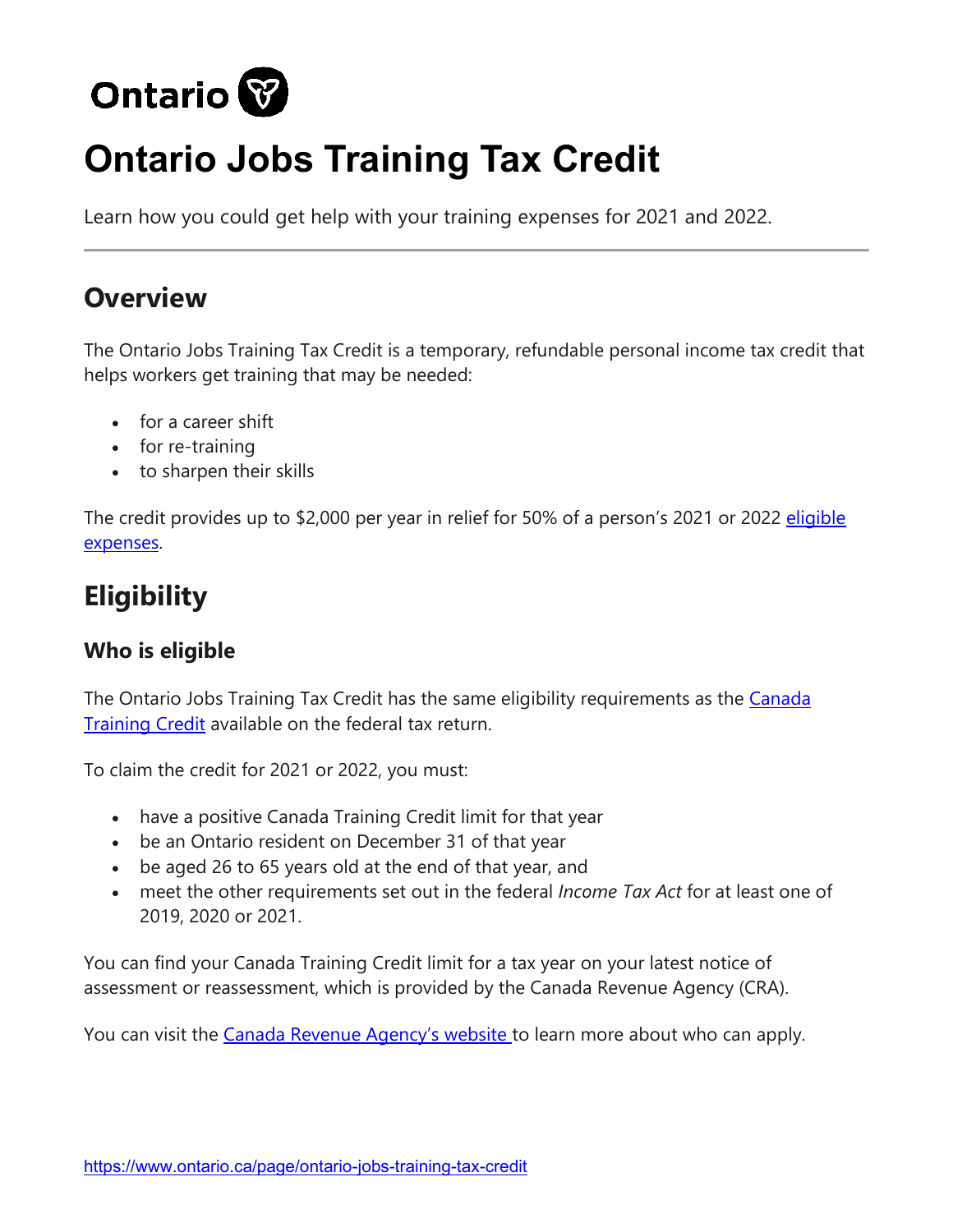#### **Which expenses are eligible**

Expenses eligible for the Ontario Jobs Training Tax Credit are the same as those that can be claimed for the [Canada Training Credit](https://www.canada.ca/en/revenue-agency/services/child-family-benefits/canada-training-credit/who-can-apply.html) that is available on the federal tax return. These include:

- tuition and other fees paid to an eligible educational institution in Canada for courses taken in 2021 or 2022
- fees paid to certain bodies in respect of an occupational, trade or professional examination taken in 2021 or 2022

These expenses can include:

#### 1**. Occupational skills courses**

Fees for occupational skills courses if they are paid to a university, college or certain other educational institutions, if the student is enrolled in the institution to obtain or improve their skills in an occupation.

#### **2. Occupational, trade or professional exams**

Fees for an occupational, trade, or professional examination required to obtain a professional status, or to be licensed or certified as a tradesperson, and that are paid to a:

- university
- college or other educational institution
- professional association
- provincial ministry, or other similar institution

#### **3. Postsecondary education courses**

Fees for one or more courses at the postsecondary level can qualify, if the courses provide credit towards a degree, diploma or certificate.

To learn if a particular program or course may be eligible for the credit, contact the college, university or private career college where it is offered. You can visit the Canada Revenue [Agency's website](https://www.canada.ca/en/revenue-agency/services/child-family-benefits/canada-training-credit/who-can-apply.html#eligible) to learn more about which expenses are eligible.

### **How much can you receive**

The Ontario Jobs Training Tax Credit is calculated as 50% of eligible expenses for the tax year, up to a maximum credit of \$2,000 per year.

The chart below shows two examples of savings in 2021 due to the supports from the Canada Training Credit and the Ontario Jobs Training Tax Credit. In the first example, Hope would get back \$350 through the Ontario Jobs Training Tax Credit. In the second example, Irene would get back \$2,000 through the Ontario Jobs Training Tax Credit. They would get this money when they file their 2021 personal Income Tax and Benefit Return.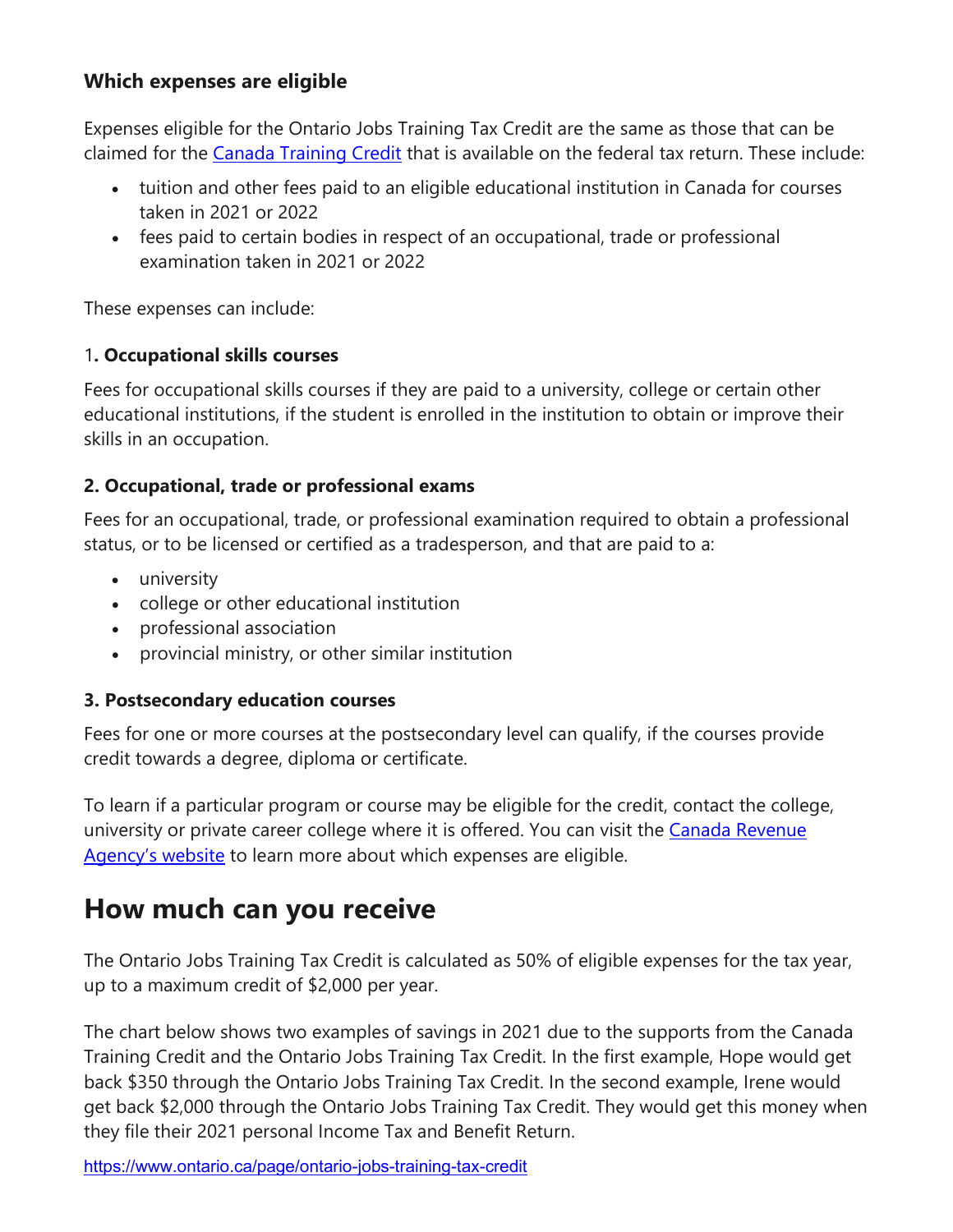#### Examples



Note: Examples assume that Hope has a Canada Training Credit limit for 2021 of at least \$350, and that Irene has a Canada Training Credit limit for 2021 of \$500. Source: Ontario Ministry of Finance.

[Accessible description of chart](https://www.ontario.ca/page/ontario-jobs-training-tax-credit?_ga=2.113011015.276758578.1643134474-138340808.1559313121#c1)

# **How to claim the credit**

The Ontario Jobs Training Tax Credit is a temporary, refundable personal income tax credit for 2021 and 2022. This means that if you're eligible, you can get a credit regardless of whether you owe income taxes.

You can claim the credit on your personal Income Tax and Benefit Return.

# **Contact the Canada Revenue Agency**

If you have questions about the Ontario Jobs Training Tax Credit, please contact Canada Revenue Agency:

- [Tax services offices and tax](https://www.canada.ca/en/revenue-agency/corporate/contact-information/tax-services-offices-tax-centres.html) centres
- Individual tax enquiries line: [1-800-959-8281](tel:+18009598281)

<https://www.ontario.ca/page/ontario-jobs-training-tax-credit> More information is also available on the [Canada Revenue Agency website.](https://www.canada.ca/en/revenue-agency/services/forms-publications/tax-packages-years/general-income-tax-benefit-package/ontario/5006-pc/information-residents-ontario.html#p8l1)